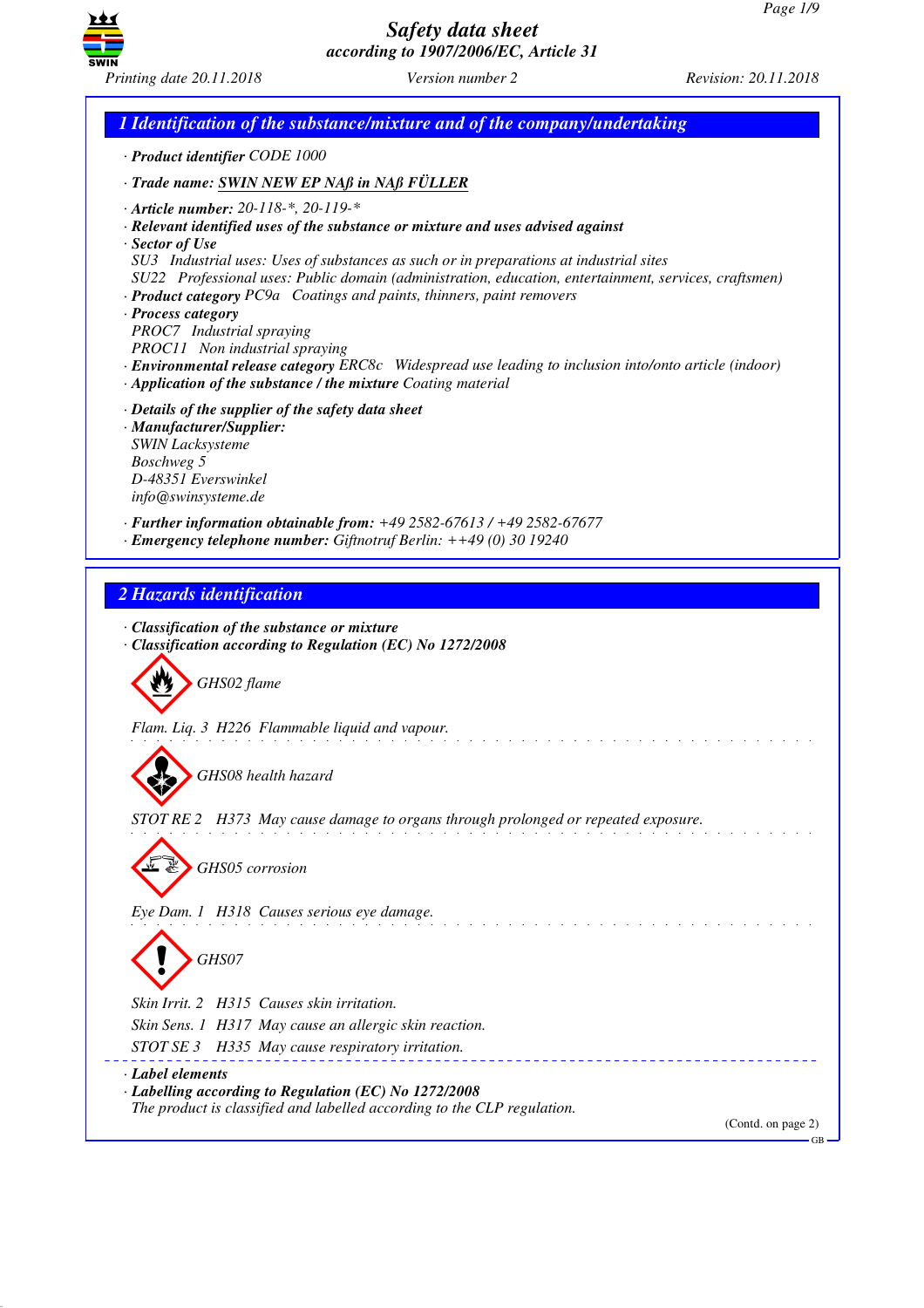

# *Trade name: SWIN NEW EP NAß in NAß FÜLLER*

| · Hazard pictograms                  | (Contd. of page 1)                                                                                                                                 |
|--------------------------------------|----------------------------------------------------------------------------------------------------------------------------------------------------|
| GHS02                                | GHS05<br>GHS07<br>GHS08                                                                                                                            |
| · <b>Signal word Danger</b>          |                                                                                                                                                    |
|                                      | · Hazard-determining components of labelling:                                                                                                      |
| butan-1-ol                           | reaction product: bisphenol-A-(epichlorhydrin) epoxy resin (number averagemolecular weight $\leq$ 700)                                             |
| xylene                               |                                                                                                                                                    |
| · Hazard statements                  |                                                                                                                                                    |
|                                      | H226 Flammable liquid and vapour.                                                                                                                  |
| H315 Causes skin irritation.         |                                                                                                                                                    |
|                                      | H318 Causes serious eye damage.                                                                                                                    |
|                                      | H317 May cause an allergic skin reaction.                                                                                                          |
|                                      | H335 May cause respiratory irritation.                                                                                                             |
|                                      | H373 May cause damage to organs through prolonged or repeated exposure.                                                                            |
| · Precautionary statements           |                                                                                                                                                    |
| P <sub>260</sub>                     | Do not breathe mist/vapours/spray.                                                                                                                 |
| <i>P271</i>                          | Use only outdoors or in a well-ventilated area.                                                                                                    |
| P280                                 | Wear protective gloves/protective clothing/eye protection/face protection.                                                                         |
|                                      | P305+P351+P338 IF IN EYES: Rinse cautiously with water for several minutes. Remove contact lenses, if<br>present and easy to do. Continue rinsing. |
| <i>P501</i>                          | Dispose of contents/container in accordance with local/regional/national/international<br>regulations.                                             |
| $\cdot$ Other hazards -              |                                                                                                                                                    |
|                                      | · Results of PBT and vPvB assessment                                                                                                               |
| $\cdot$ <b>PBT</b> : Not applicable. |                                                                                                                                                    |

*· vPvB: Not applicable.*

# *3 Composition/information on ingredients*

*· Chemical characterisation: Mixtures*

*· Description: Mixture of substances listed below with nonhazardous additions.*

| · Dangerous components:                                                                           |                                                                                                                                                                                                                         |                      |  |  |
|---------------------------------------------------------------------------------------------------|-------------------------------------------------------------------------------------------------------------------------------------------------------------------------------------------------------------------------|----------------------|--|--|
| CAS: 1330-20-7                                                                                    | xylene                                                                                                                                                                                                                  | $10 - 25\%$          |  |  |
| EINECS: 215-535-7                                                                                 | $\otimes$ Flam. Liq. 3, H226; $\otimes$ STOT RE 2, H373; Asp. Tox. 1,<br>Reg.nr.: 01-2119488216-32-XXXX   H304; < > Acute Tox. 4, H312; Acute Tox. 4, H332; Skin Irrit.<br>2, H315; Eye Irrit. 2, H319; STOT SE 3, H335 |                      |  |  |
| CAS: 25068-38-6                                                                                   | reaction product: bisphenol-A-(epichlorhydrin) epoxy resin                                                                                                                                                              | $\overline{10-25\%}$ |  |  |
| NLP: 500-033-5                                                                                    | (number averagemolecular weight $\leq$ 700)                                                                                                                                                                             |                      |  |  |
|                                                                                                   | Skin Irrit. 2, H315; Eye Irrit. 2, H319; Skin Sens. 1, H317                                                                                                                                                             |                      |  |  |
| CAS: 71-36-3                                                                                      | butan-1-ol                                                                                                                                                                                                              | $2.5 - 10\%$         |  |  |
| EINECS: 200-751-6<br>Reg.nr.: 01-2119484630-38-XXXX                                               | $\otimes$ Flam. Liq. 3, H226; $\otimes$ Eye Dam. 1, H318; $\otimes$ Acute Tox.<br>4, H302; Skin Irrit. 2, H315; STOT SE 3, H335-H336                                                                                    |                      |  |  |
| CAS: $108-65-6$                                                                                   | 2-methoxy-1-methylethyl acetate                                                                                                                                                                                         | $2.5 - 10\%$         |  |  |
| EINECS: 203-603-9                                                                                 | $\otimes$ Flam. Lig. 3, H226                                                                                                                                                                                            |                      |  |  |
| Reg.nr.: 01-2119475791-29-XXXX                                                                    |                                                                                                                                                                                                                         |                      |  |  |
| · Additional information: For the wording of the listed hazard phrases refer to section 16.<br>GB |                                                                                                                                                                                                                         |                      |  |  |

(Contd. on page 3)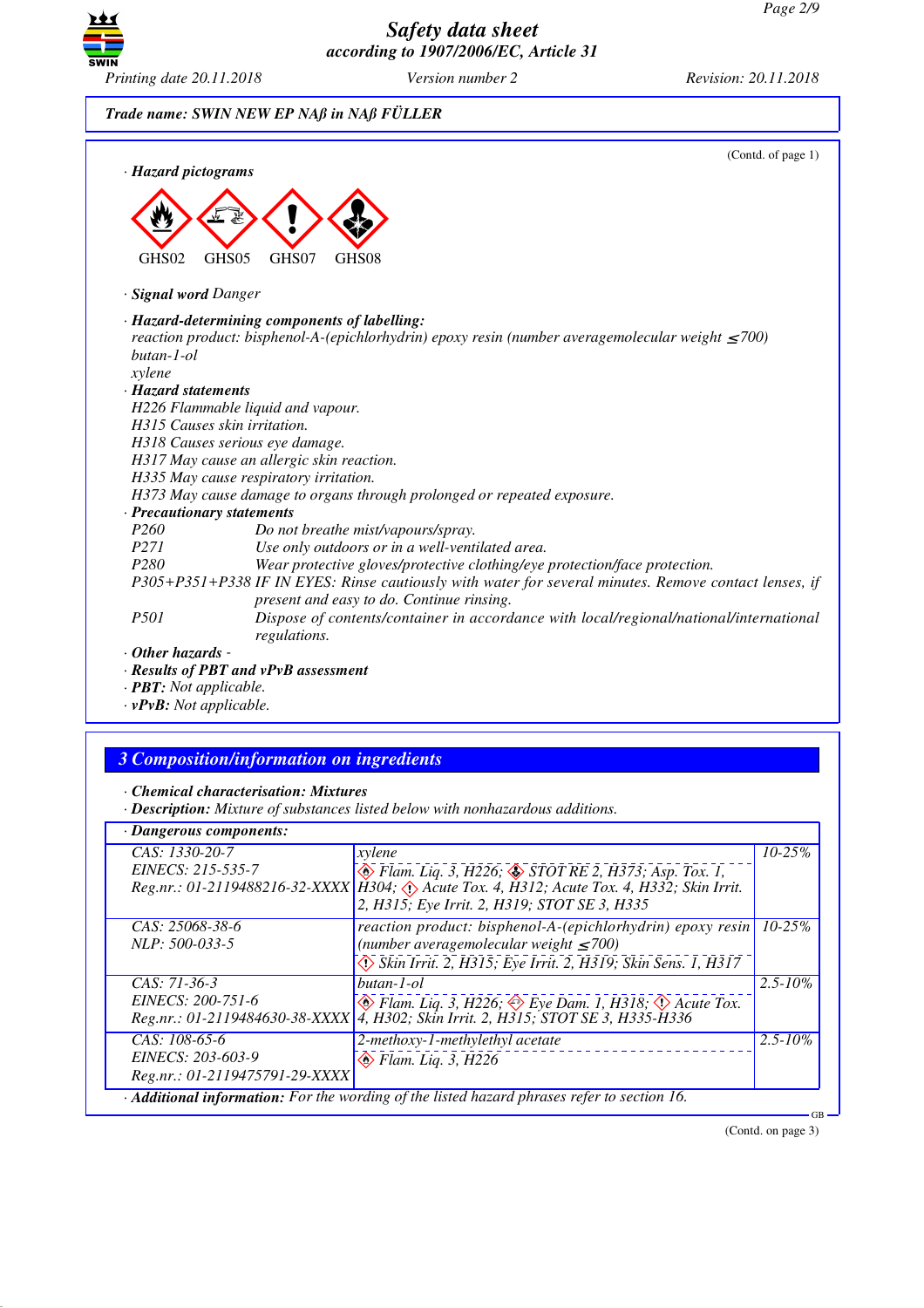

*Trade name: SWIN NEW EP NAß in NAß FÜLLER*

(Contd. of page 2)

### *4 First aid measures*

- *· Description of first aid measures*
- *· General information: Personal protection for the First Aider.*
- *· After inhalation:*
- *Supply fresh air.*

*Seek medical treatment in case of complaints.*

*· After skin contact:*

*Immediately wash with water and soap and rinse thoroughly. If skin irritation continues, consult a doctor.*

*· After eye contact: Rinse opened eye for several minutes under running water.*

- *· After swallowing: Do not induce vomiting; call for medical help immediately.*
- *· Information for doctor:*
- *· Most important symptoms and effects, both acute and delayed No further relevant information available.*
- *· Indication of any immediate medical attention and special treatment needed*
- *No further relevant information available.*

# *5 Firefighting measures*

#### *· Extinguishing media*

- *· Suitable extinguishing agents:*
- *CO2, powder or water spray. Fight larger fires with water spray or alcohol resistant foam.*
- *· For safety reasons unsuitable extinguishing agents: Water with full jet*
- *· Special hazards arising from the substance or mixture No further relevant information available.*
- *· Advice for firefighters*
- *· Protective equipment: Mouth respiratory protective device.*

### *6 Accidental release measures*

- *· Personal precautions, protective equipment and emergency procedures Wear protective equipment. Keep unprotected persons away. Ensure adequate ventilation*
- *· Environmental precautions: Do not allow to enter sewers/ surface or ground water.*

*· Methods and material for containment and cleaning up: Absorb with liquid-binding material (sand, diatomite, acid binders, universal binders, sawdust). Dispose contaminated material as waste according to item 13.*

*· Reference to other sections See Section 7 for information on safe handling. See Section 8 for information on personal protection equipment.*

# *7 Handling and storage*

### *· Handling:*

- *· Precautions for safe handling Ensure good ventilation/exhaustion at the workplace.*
- *Restrict the quantity stored at the work place.*

*· Information about fire - and explosion protection: Fumes can combine with air to form an explosive mixture. Flammable gas-air mixtures may form in empty receptacles. Keep ignition sources away - Do not smoke. Use explosion-proof apparatus / fittings and spark-proof tools. Protect against electrostatic charges.*

(Contd. on page 4)

GB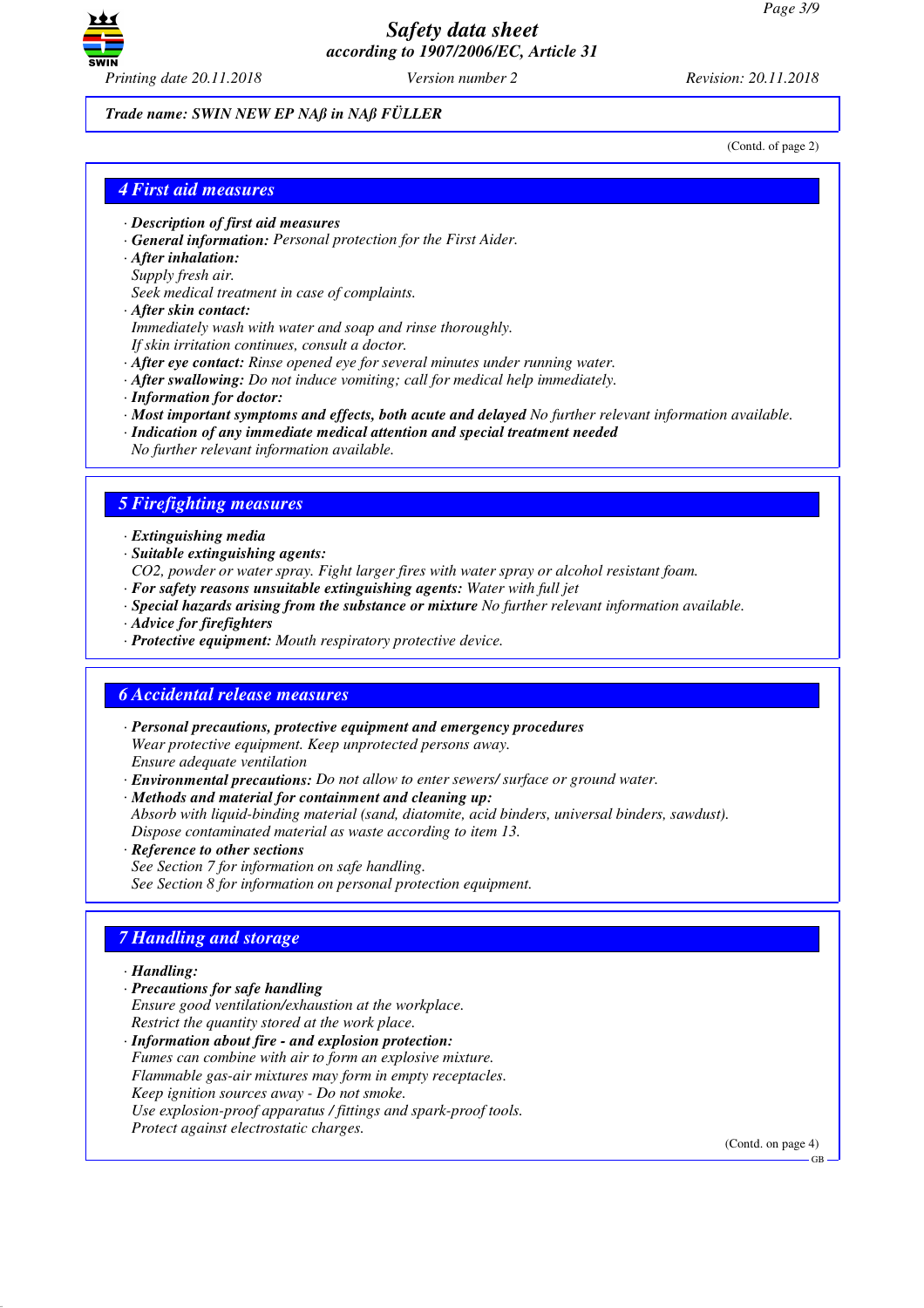

*Trade name: SWIN NEW EP NAß in NAß FÜLLER*

(Contd. of page 3)

- *· Conditions for safe storage, including any incompatibilities*
- *· Storage:*
- *· Requirements to be met by storerooms and receptacles: Provide solvent resistant, sealed floor. Suitable material for receptacles and pipes: steel or stainless steel.*
- *· Information about storage in one common storage facility: Not required.*
- *· Further information about storage conditions: Keep container tightly sealed.*
- *· Specific end use(s) No further relevant information available.*

# *8 Exposure controls/personal protection*

- *· Additional information about design of technical facilities: No further data; see item 7.*
- *· Control parameters*
- *· Ingredients with limit values that require monitoring at the workplace:*
- *71-36-3 butan-1-ol*
- *WEL Short-term value: 154 mg/m³, 50 ppm*
	- *Sk*

# *108-65-6 2-methoxy-1-methylethyl acetate*

*WEL Short-term value: 548 mg/m³, 100 ppm Long-term value: 274 mg/m³, 50 ppm Sk*

*· Additional information: The lists valid during the making were used as basis.*

- *· Exposure controls*
- *· Personal protective equipment:*
- *· General protective and hygienic measures: Keep away from foodstuffs, beverages and feed. Immediately remove all soiled and contaminated clothing Wash hands before breaks and at the end of work. Do not inhale gases / fumes / aerosols. Avoid contact with the eyes and skin.*
- *· Respiratory protection:*
- *Use suitable respiratory protective device in case of insufficient ventilation.*

*In case of brief exposure or low pollution use respiratory filter device. In case of intensive or longer exposure use self-contained respiratory protective device.*

- *Filter A2/P2*
- *· Protection of hands:*

*Only use chemical-protective gloves with CE-labelling of category III.*



\_S*Protective gloves*

*Preventive skin protection by use of skin-protecting agents is recommended.*

*· Material of gloves*

*The selection of the suitable gloves does not only depend on the material, but also on further marks of quality and varies from manufacturer to manufacturer. As the product is a preparation of several substances, the resistance of the glove material can not be exactly calculated in advance and has therefore to be checked prior to the application.*

*As protection from splashes gloves made of the following materials are suitable: Nitrile rubber (Ansell Sol-Vex®)*

*Recommended thickness of the material:* ≥ *0.4 mm*

*· Penetration time of glove material Value for the permeation: Level*  $\leq$  *I* 

*The exact break through time has to be found out by the manufacturer of the protective gloves and has to be observed.*

(Contd. on page 5)

GB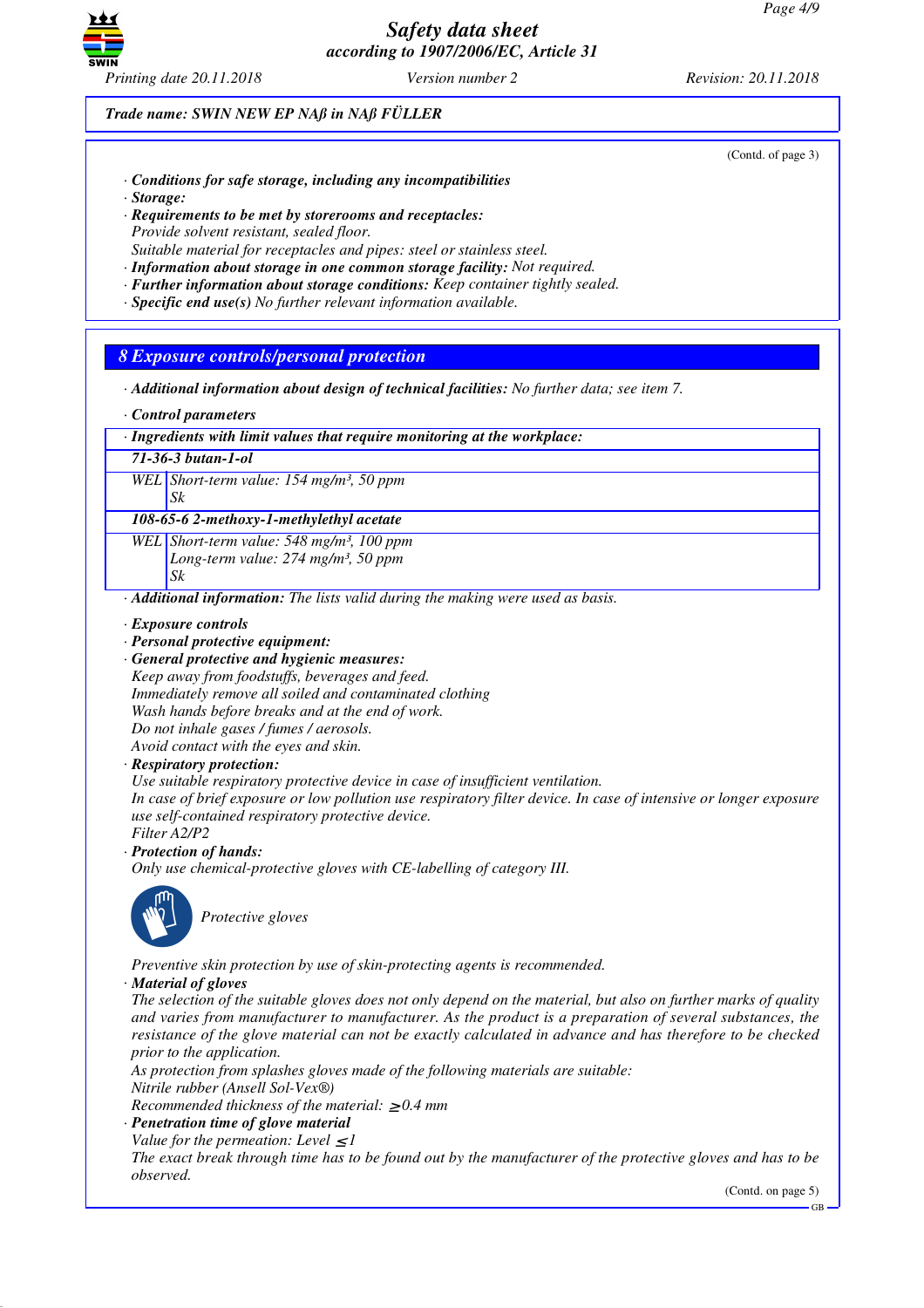

*Trade name: SWIN NEW EP NAß in NAß FÜLLER*

(Contd. of page 4) *· For the permanent contact => 480 minutes gloves made of the following materials are suitable: HPPE-laminatet film (Ansell Barrier®)*

*· Eye protection:*



\_R*Tightly sealed goggles*

*· Body protection:*

*Protective clothing, anti-static (TYVEK® CLASSIC PLUS) Safety shoes/boots, antstatic*

| <b>9 Physical and chemical properties</b>                                        |                                                                                                 |
|----------------------------------------------------------------------------------|-------------------------------------------------------------------------------------------------|
| · Information on basic physical and chemical properties<br>· General Information |                                                                                                 |
| $\cdot$ Appearance:                                                              |                                                                                                 |
| Form:                                                                            | Fluid                                                                                           |
| Colour:                                                                          | According to product specification                                                              |
| · Odour:                                                                         | Like aromates                                                                                   |
| $\cdot$ Odour threshold:                                                         | Not determined.                                                                                 |
| $\cdot$ pH-value                                                                 | Not applicable.                                                                                 |
| $\cdot$ Change in condition                                                      |                                                                                                 |
| Melting point/freezing point:                                                    | Undetermined.                                                                                   |
| Initial boiling point and boiling range: $124 \text{ }^{\circ}\text{C}$          |                                                                                                 |
| · Flash point:                                                                   | 23 - 60 °C                                                                                      |
| · Flammability (solid, gas):                                                     | Not applicable.                                                                                 |
| · Ignition temperature:                                                          | 500 °C                                                                                          |
| · Decomposition temperature:                                                     | Not determined.                                                                                 |
| · Auto-ignition temperature:                                                     | Product is not selfigniting.                                                                    |
| · Explosive properties:                                                          | Product is not explosive. However, formation of explosive air/<br>vapour mixtures are possible. |
| · Explosion limits:                                                              |                                                                                                 |
| Lower:                                                                           | 1.1 Vol $\%$                                                                                    |
| <b>Upper:</b>                                                                    | $7$ Vol $%$                                                                                     |
| $\cdot$ Vapour pressure at 20 °C:                                                | $6.7$ $hPa$                                                                                     |
| $\cdot$ Density                                                                  | $1.46 - 1.60$ g/ml                                                                              |
| · Relative density                                                               | Not determined.                                                                                 |
| · Vapour density                                                                 | Not determined.                                                                                 |
| $\cdot$ Evaporation rate                                                         | Not determined.                                                                                 |
| · Solubility in / Miscibility with                                               |                                                                                                 |
| water:                                                                           | Fully miscible.                                                                                 |
| · Partition coefficient: n-octanol/water:                                        | Not determined.                                                                                 |
| · Viscosity:                                                                     | DIN 53211 (6 mm) - 46 sec                                                                       |
| $\cdot$ Dynamic:                                                                 | Not determined.                                                                                 |
| · Kinematic:                                                                     | Not determined.                                                                                 |
| $\cdot$ Other information                                                        | No further relevant information available.                                                      |

(Contd. on page 6)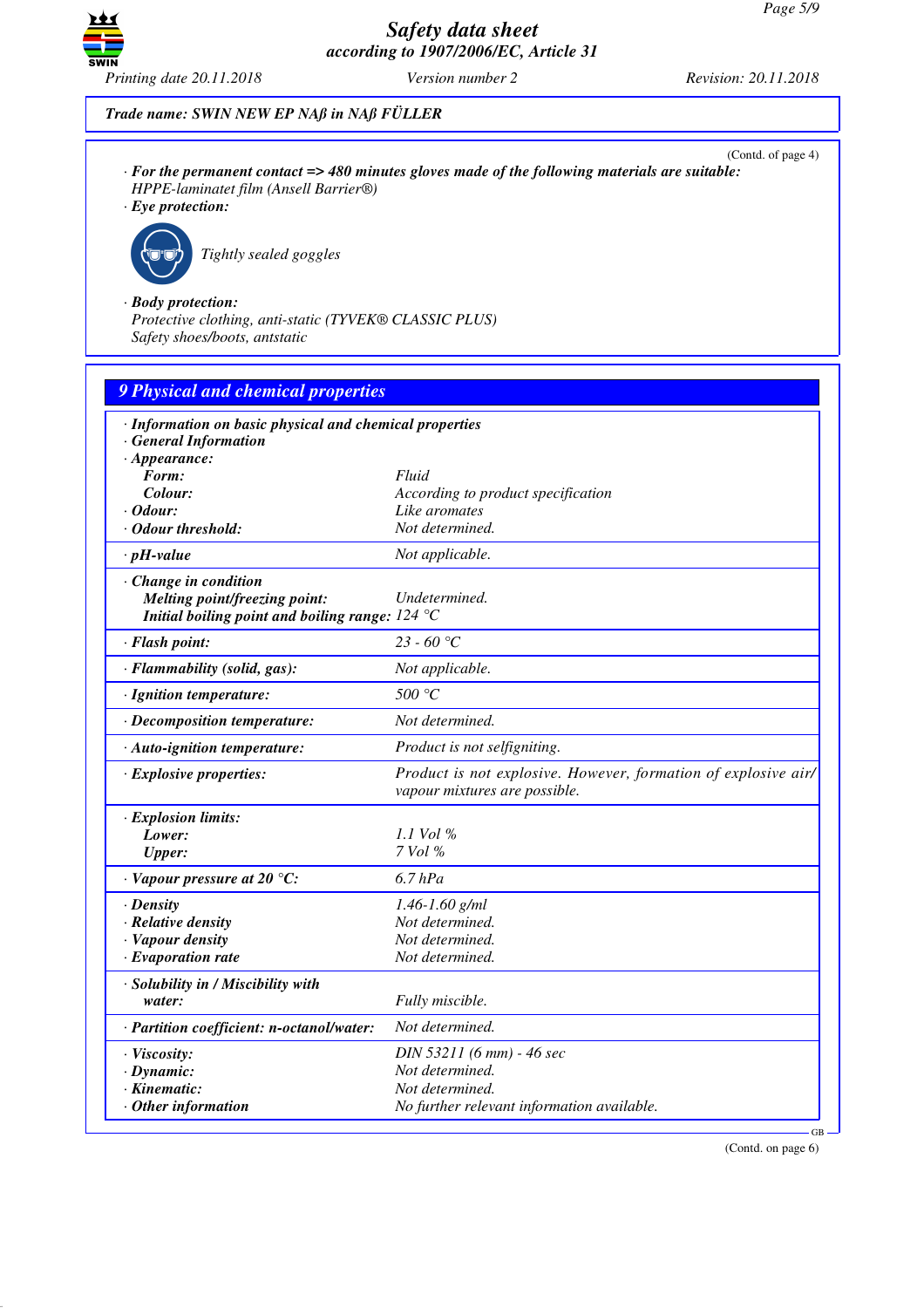

*Trade name: SWIN NEW EP NAß in NAß FÜLLER*

(Contd. of page 5)

# *10 Stability and reactivity*

- *· Reactivity No further relevant information available.*
- *· Chemical stability*
- *· Thermal decomposition / conditions to be avoided: No decomposition if used according to specifications.*
- *· Possibility of hazardous reactions No dangerous reactions known.*
- *· Conditions to avoid No further relevant information available.*
- *· Incompatible materials: No further relevant information available.*
- *· Hazardous decomposition products: No dangerous decomposition products known.*

### *11 Toxicological information*

- *· Information on toxicological effects*
- *· Acute toxicity Based on available data, the classification criteria are not met.*
- *· LD/LC50 values relevant for classification:*

#### *1330-20-7 xylene*

*Oral LD50 4,300 mg/kg (rat)*

*Dermal LD50 2,000 mg/kg (rabbit)*

- *· Primary irritant effect:*
- *· Skin corrosion/irritation*
- *Causes skin irritation.*
- *· Serious eye damage/irritation*
- *Causes serious eye damage.*
- *· Respiratory or skin sensitisation*
- *Persons already sensitised to may develop allergic reactions when using this product.*
- *Persons suffering from asthma, eczema or skin problems should avoid contact with this product. May cause an allergic skin reaction.*
- *· CMR effects (carcinogenity, mutagenicity and toxicity for reproduction)*
- *· Germ cell mutagenicity Based on available data, the classification criteria are not met.*
- *· Carcinogenicity Based on available data, the classification criteria are not met.*
- *· Reproductive toxicity Based on available data, the classification criteria are not met.*
- *· STOT-single exposure*
- *May cause respiratory irritation.*
- *· STOT-repeated exposure*
- *May cause damage to organs through prolonged or repeated exposure.*
- *· Aspiration hazard Based on available data, the classification criteria are not met.*

# *12 Ecological information*

- *· Toxicity*
- *· Aquatic toxicity: No further relevant information available.*
- *· Persistence and degradability No further relevant information available.*
- *· Behaviour in environmental systems:*
- *· Bioaccumulative potential No further relevant information available.*
- *· Mobility in soil No further relevant information available.*
- *· Ecotoxical effects:*
- *· Remark: Toxic for fish*
- *· Additional ecological information:*
- *· General notes:*
- *Water hazard class 2 (German Regulation) (Self-assessment): hazardous for water Do not allow product to reach ground water, water course or sewage system. Also poisonous for fish and plankton in water bodies.*
- *· Results of PBT and vPvB assessment*
- *· PBT: Not applicable.*
- *· vPvB: Not applicable.*

(Contd. on page 7)

GB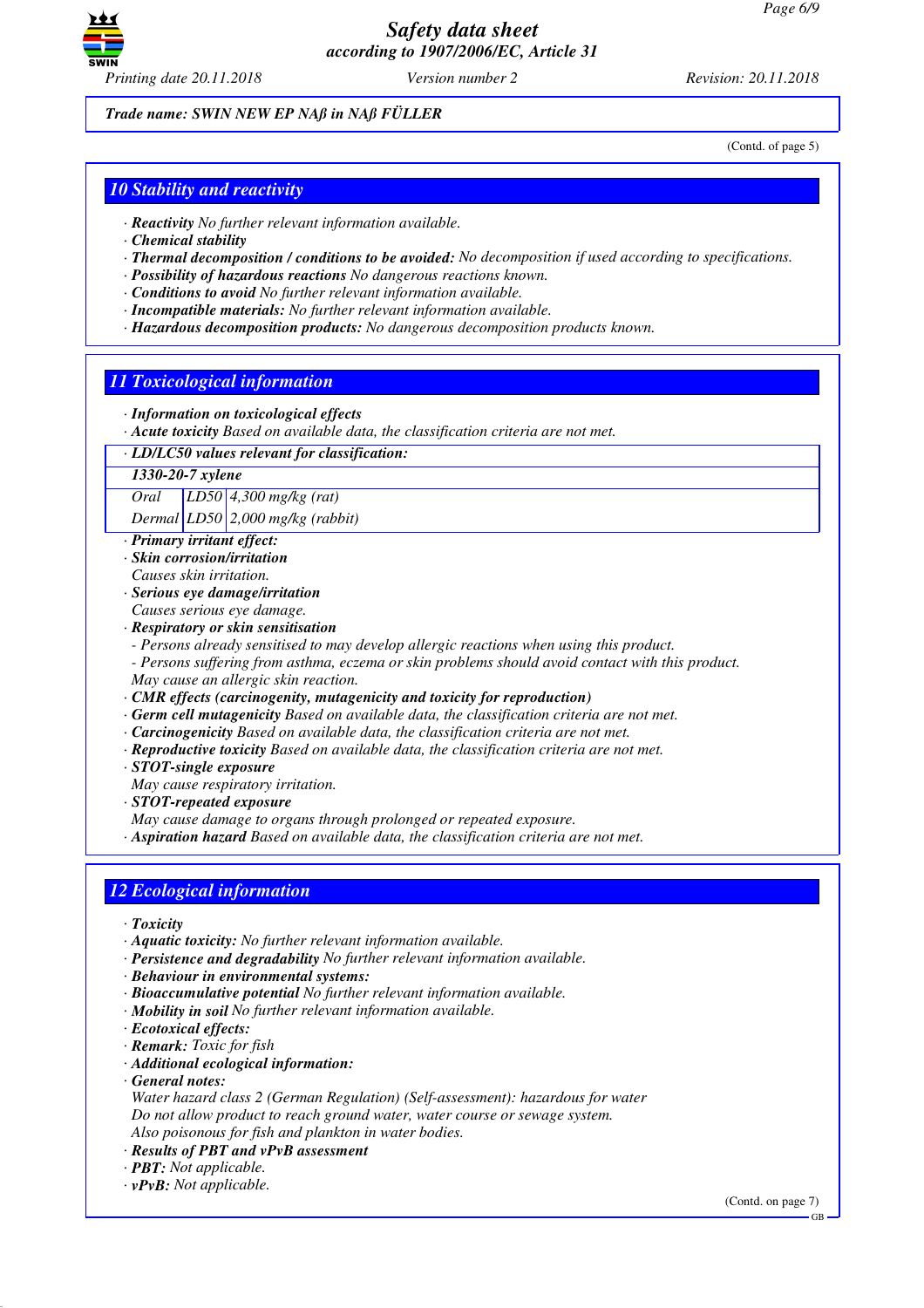

*Trade name: SWIN NEW EP NAß in NAß FÜLLER*

(Contd. of page 6)

*· Other adverse effects No further relevant information available.*

# *13 Disposal considerations*

*· Waste treatment methods*

*· Recommendation*

*Must not be disposed together with household garbage. Do not allow product to reach sewage system.*

*· European waste catalogue*

|        | 08 00 00   WASTES FROM THE MANUFACTURE, FORMULATION, SUPPLY AND USE (MFSU) OF<br>COATINGS (PAINTS, VARNISHES AND VITREOUS ENAMELS), ADHESIVES, SEALANTS<br>AND PRINTING INKS |
|--------|------------------------------------------------------------------------------------------------------------------------------------------------------------------------------|
| 0.0101 |                                                                                                                                                                              |

*08 01 00 wastes from MFSU and removal of paint and varnish*

*08 01 11\* waste paint and varnish containing organic solvents or other dangerous substances*

*· Uncleaned packaging:*

*15 00 00: WASTE PACKAGING; ABSORBENTS, WIPING CLOTHS, FILTER MATERIALS AND PROTECTIVE CLOTHING NOT OTHERWISE SPECIFIED*

*15 01 00: packaging (including separately collected municipal packaging waste)*

*15 01 10\*: packaging containing residues of or contaminated by dangerous substances*

*· Recommendation: Disposal must be made according to official regulations.*

*· Recommended cleansing agents: Water, if necessary together with cleansing agents.*

| $\cdot$ UN-Number<br>· ADR, ADN, IMDG                                   | not regulated             |
|-------------------------------------------------------------------------|---------------------------|
| $\cdot$ IATA                                                            | <b>UN1263</b>             |
|                                                                         |                           |
| · UN proper shipping name                                               |                           |
| · ADR, ADN, IMDG                                                        | not regulated             |
| ·IATA                                                                   | <b>PAINT</b>              |
| · Transport hazard class(es)                                            |                           |
| · ADR, ADN, IMDG                                                        |                           |
| $\cdot$ Class                                                           | not regulated             |
| $\cdot$ Class<br>· Label                                                | 3 Flammable liquids.<br>3 |
| · Packing group                                                         |                           |
| $\cdot$ ADR, IMDG                                                       | not regulated             |
| $\cdot$ IATA                                                            | Ш                         |
| · Environmental hazards:                                                |                           |
|                                                                         | N <sub>O</sub>            |
| · Marine pollutant:                                                     |                           |
| · Special precautions for user                                          | Not applicable.           |
| · Transport in bulk according to Annex II of Marpol<br>and the IBC Code | Not applicable.           |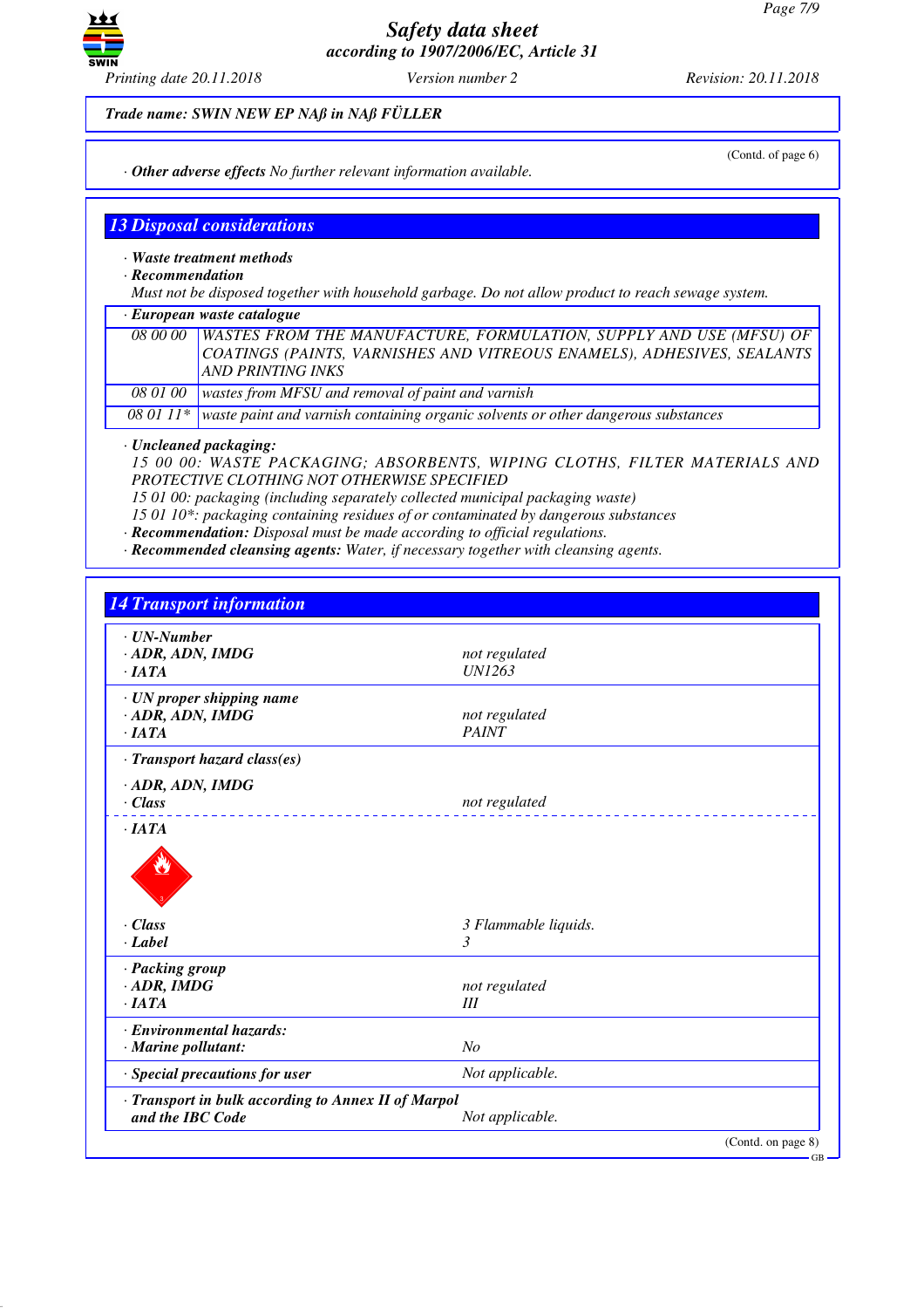

### *Trade name: SWIN NEW EP NAß in NAß FÜLLER*

|                                     | (Contd. of page 7)                                                                      |
|-------------------------------------|-----------------------------------------------------------------------------------------|
| · Transport/Additional information: |                                                                                         |
| $\cdot$ ADR                         |                                                                                         |
| $\cdot$ Remarks:                    | No dangerous goods in containers of 450 litres max.<br>capacity acc. to ADR 2.2.3.1.5.1 |
| $\cdot$ IMDG                        |                                                                                         |
| $\cdot$ Remarks:                    | No dangerous goods in containers of 30 litres max.<br>capacitiy acc. to IMDG 2.2.3.1.5  |
| · UN "Model Regulation":            | not regulated                                                                           |

# *15 Regulatory information*

*· Safety, health and environmental regulations/legislation specific for the substance or mixture*

- *· Directive 2012/18/EU*
- *· Qualifying quantity (tonnes) for the application of lower-tier requirements 200 t*
- *· Qualifying quantity (tonnes) for the application of upper-tier requirements 500 t*
- *· REGULATION (EC) No 1907/2006 ANNEX XVII Conditions of restriction: 3*
- *· Chemical safety assessment: A Chemical Safety Assessment has not been carried out.*

# *16 Other information*

*This information is based on our present knowledge. However, this shall not constitute a guarantee for any specific product features and shall not establish a legally valid contractual relationship.*

### *· Relevant phrases*

*H226 Flammable liquid and vapour.*

*H302 Harmful if swallowed.*

*H304 May be fatal if swallowed and enters airways.*

*H312 Harmful in contact with skin.*

*H315 Causes skin irritation.*

*H317 May cause an allergic skin reaction.*

*H318 Causes serious eye damage.*

*H319 Causes serious eye irritation.*

*H332 Harmful if inhaled.*

*H335 May cause respiratory irritation.*

*H336 May cause drowsiness or dizziness.*

*H373 May cause damage to organs through prolonged or repeated exposure.*

# *· Department issuing SDS: -*

*· Contact: -* 

### *· Abbreviations and acronyms:*

*ADR: Accord européen sur le transport des marchandises dangereuses par Route (European Agreement concerning the International Carriage of Dangerous Goods by Road)*

*IMDG: International Maritime Code for Dangerous Goods*

*IATA: International Air Transport Association GHS: Globally Harmonised System of Classification and Labelling of Chemicals*

*EINECS: European Inventory of Existing Commercial Chemical Substances*

*ELINCS: European List of Notified Chemical Substances*

*CAS: Chemical Abstracts Service (division of the American Chemical Society)*

*LC50: Lethal concentration, 50 percent*

*LD50: Lethal dose, 50 percent*

*PBT: Persistent, Bioaccumulative and Toxic*

*vPvB: very Persistent and very Bioaccumulative*

*Flam. Liq. 3: Flammable liquids – Category 3*

*Acute Tox. 4: Acute toxicity – Category 4*

*Skin Irrit. 2: Skin corrosion/irritation – Category 2 Eye Dam. 1: Serious eye damage/eye irritation – Category 1*

*Eye Irrit. 2: Serious eye damage/eye irritation – Category 2*

*Skin Sens. 1: Skin sensitisation – Category 1*

*STOT SE 3: Specific target organ toxicity (single exposure) – Category 3*

(Contd. on page 9)

GB